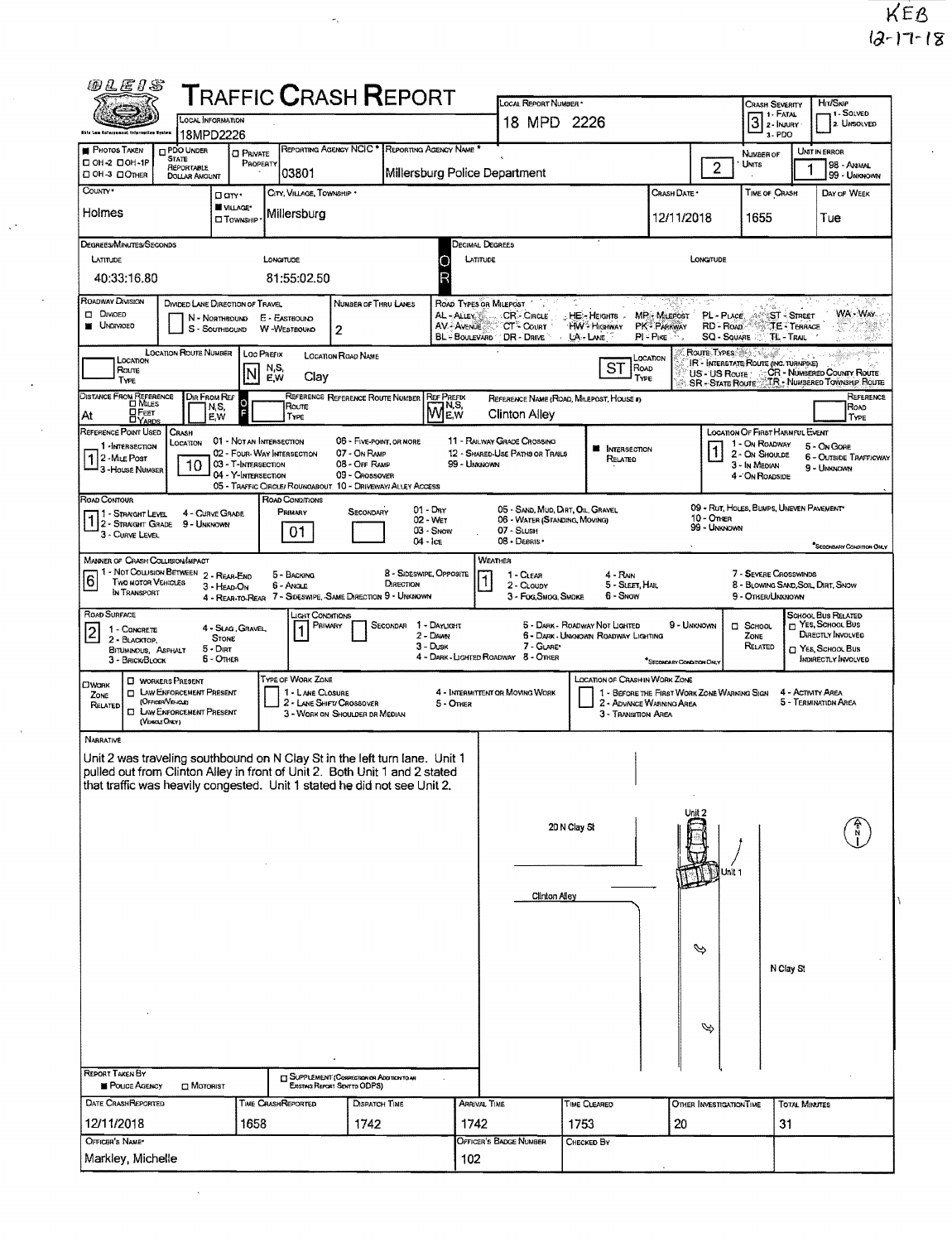|                                                                                                                   |                                                     | <b>NIT</b>                                                            |                           |                                                                                |                                                          |                                                                                                         |                                            |                                                                             |                                                  | <b>LOCAL REPORT NUMBER</b>                                                                      |                                                      |                        |                                                                                                                               |  |
|-------------------------------------------------------------------------------------------------------------------|-----------------------------------------------------|-----------------------------------------------------------------------|---------------------------|--------------------------------------------------------------------------------|----------------------------------------------------------|---------------------------------------------------------------------------------------------------------|--------------------------------------------|-----------------------------------------------------------------------------|--------------------------------------------------|-------------------------------------------------------------------------------------------------|------------------------------------------------------|------------------------|-------------------------------------------------------------------------------------------------------------------------------|--|
|                                                                                                                   |                                                     |                                                                       |                           |                                                                                |                                                          |                                                                                                         |                                            |                                                                             |                                                  |                                                                                                 | 18 MPD 2226                                          |                        |                                                                                                                               |  |
| UNT NUMBER                                                                                                        |                                                     |                                                                       |                           | OWNER NAME: LAST, FIRST, MIDDLE ( C SAME AS DRIVER )                           |                                                          |                                                                                                         |                                            |                                                                             | <b>OWNER PHONE NUMBER</b>                        |                                                                                                 |                                                      | DAMAGE SCALE           | DAMAGE AREA                                                                                                                   |  |
|                                                                                                                   | Casey, Anna, J                                      |                                                                       |                           |                                                                                |                                                          |                                                                                                         |                                            |                                                                             | 330-763-4737                                     |                                                                                                 |                                                      |                        | FRONT                                                                                                                         |  |
| OWNER ADDRESS: CITY, STATE, ZIP                                                                                   |                                                     |                                                                       | <b>CISAME AS DRIVER</b> ) |                                                                                |                                                          |                                                                                                         |                                            |                                                                             |                                                  |                                                                                                 | 3                                                    |                        |                                                                                                                               |  |
|                                                                                                                   |                                                     |                                                                       |                           |                                                                                |                                                          |                                                                                                         |                                            |                                                                             |                                                  |                                                                                                 | 1 - None                                             |                        | □                                                                                                                             |  |
| 3021 St Rt 83, Millersburg, OH, 44654                                                                             |                                                     |                                                                       |                           |                                                                                |                                                          |                                                                                                         |                                            |                                                                             |                                                  |                                                                                                 |                                                      |                        |                                                                                                                               |  |
| LP STATE LICENSE PLATE NUMBER                                                                                     |                                                     |                                                                       |                           |                                                                                |                                                          | <b>VEHICLE IDENTIFICATION NUMBER</b>                                                                    |                                            |                                                                             |                                                  | # Occupants                                                                                     |                                                      | 2 - Minor              |                                                                                                                               |  |
| OН                                                                                                                | HBL9415                                             |                                                                       |                           |                                                                                |                                                          | 1C4GP45R05B343413                                                                                       |                                            |                                                                             |                                                  |                                                                                                 | 1                                                    | 3 - FUNCTIONAL         | n                                                                                                                             |  |
| <b>VEHICLE YEAR</b>                                                                                               | <b>VEHICLE MAKE</b>                                 |                                                                       |                           |                                                                                |                                                          | <b>VEHICLE MODEL</b>                                                                                    |                                            |                                                                             | VEHICLE COLOR                                    |                                                                                                 |                                                      |                        |                                                                                                                               |  |
| 2005                                                                                                              | Chrysler                                            |                                                                       |                           |                                                                                |                                                          | Town And Country - LMT                                                                                  |                                            |                                                                             | LBL                                              |                                                                                                 |                                                      | 4 - Disabling          |                                                                                                                               |  |
| $P_{\text{ROOF OF}}$<br>NSURANCE                                                                                  | <b>INSURANCE COMPANY</b>                            |                                                                       |                           |                                                                                |                                                          | POLICY NUMBER                                                                                           |                                            | Towed By                                                                    |                                                  |                                                                                                 |                                                      | 9 - UNKNOWN            | σ<br>$\Box$                                                                                                                   |  |
| SHOWN                                                                                                             | Motorist Mutual                                     |                                                                       |                           |                                                                                |                                                          | 12760677279706A                                                                                         |                                            |                                                                             |                                                  |                                                                                                 |                                                      |                        |                                                                                                                               |  |
| CARRIER NAME, ADDRESS, CITY, STATE, ZIP                                                                           |                                                     |                                                                       |                           |                                                                                |                                                          |                                                                                                         |                                            |                                                                             |                                                  |                                                                                                 |                                                      |                        | <b>CARRIER PHONE</b>                                                                                                          |  |
|                                                                                                                   |                                                     |                                                                       |                           |                                                                                |                                                          |                                                                                                         |                                            |                                                                             |                                                  |                                                                                                 |                                                      |                        |                                                                                                                               |  |
| US DOT                                                                                                            |                                                     | VEHICLE WEIGHT GWWR/GCWR                                              |                           |                                                                                |                                                          | CARGO BODY TYPE<br>01 - No Cargo Body Type/Not Applicabl. 09 - Pole                                     |                                            |                                                                             |                                                  | Trafficway Description                                                                          | 11 - Two-Way, Not Divided                            |                        |                                                                                                                               |  |
| 1 - LESS THAN OR EQUAL TO 10K LBS<br>2 - 10,001 to 26,000k Las<br>HM PLACARD ID NO.<br>3 - MORE THAN 26,000K LBS. |                                                     |                                                                       | 01                        | 02 Bust Van (9-15 Seats, Inc Driver) 10 - Cargo Tank                           |                                                          |                                                                                                         |                                            |                                                                             |                                                  |                                                                                                 | 1 2- TWO-WAY, NOT DIVIDED, CONTINUOUS LEFT TURN LANE |                        |                                                                                                                               |  |
|                                                                                                                   |                                                     |                                                                       |                           |                                                                                |                                                          | 03 - Bus (16+ Seats, Inc Driver)<br>04 - VEHICLE TOWING ANOTHER VEHICLE                                 |                                            | 11 - FLAT BED<br>$12 -$ Dump                                                |                                                  |                                                                                                 |                                                      |                        | 3 - Two-Way, Divideo, UNPROTECTED (PAINTED OR GRASS >4FT.) MEDIA<br>4 - Two-Way, Divided, Positive Median Barrier             |  |
|                                                                                                                   |                                                     |                                                                       | <b>HAZARDOUS MATERIAL</b> |                                                                                |                                                          | 05 - Logging<br>06 - INTERMODAL CONTAINER CHASIS                                                        |                                            | 13 - CONCRETE MIXER<br>14 - AUTO TRANSPORTER                                |                                                  |                                                                                                 | 5 - ONE-WAY TRAFFICWAY                               |                        |                                                                                                                               |  |
| HM CLASS<br>$\Box$ Related<br><b>NUMBER</b>                                                                       |                                                     |                                                                       |                           |                                                                                | 07 - CARGO VAN ENCLOSED BOX<br>08 - GRAIN, CHIPS, GRAVEL |                                                                                                         | 15 - GARBAGE /REFUSE<br>99 - OTHER/UNKNOWN |                                                                             | <b>CI HIT / SKIP UNIT</b>                        |                                                                                                 |                                                      |                        |                                                                                                                               |  |
| NON-MOTORIST LOCATION PRIOR TO IMPACT                                                                             |                                                     |                                                                       |                           | Type or Use                                                                    |                                                          |                                                                                                         |                                            |                                                                             |                                                  |                                                                                                 |                                                      |                        |                                                                                                                               |  |
|                                                                                                                   |                                                     | 01 - INTERSECTION - MARKED CROSSWAL                                   |                           | 1                                                                              | UNIT TYPE                                                |                                                                                                         |                                            |                                                                             |                                                  |                                                                                                 |                                                      |                        | PASSENGER VEHICLES (LESS THAN 9 PASSENGERS MEDIMEAVY TRUCKE OR COMBO UNITS > 10K LES BUS/VAN/LIMO(9 OR MORE INCLUDING DRIVER) |  |
|                                                                                                                   | 03 - INTERSECTION OTHER                             | 02 - INTERSECTION - NO CROSSWALK                                      |                           | 1 - PERSONAL                                                                   | 05                                                       | 01 - Sub-COMPACT<br>02 - COMPACT                                                                        |                                            |                                                                             |                                                  |                                                                                                 |                                                      |                        | 13 - SINGLE UNIT TRUCK OR VAN ZAXLE, 6 TIRES 21 - BUS/VAN (9-15 SEATS, INC DRIVER)                                            |  |
|                                                                                                                   |                                                     | 04 - MIDBLOCK - MARKED CROSSWALK<br>05 - TRAVEL LANE - OTHER LOCATION |                           | 2 - COMMERCIAL                                                                 |                                                          | 99 - UNKNOWN 03 - MID SIZE                                                                              |                                            |                                                                             |                                                  | 14 - SINGLE UNIT TRUCK: 3+ AXLES<br>15 - SINGLE UNIT TRUCK/TRAILER                              |                                                      |                        | 22 - Bus (16+ Seats, IND DRIVER)<br>NON-MOTORIST                                                                              |  |
|                                                                                                                   | 06 - BICYCLE LANE                                   |                                                                       |                           | 3 - GOVERNMENT                                                                 |                                                          | or Hit/Skip<br>04 - Fun Size<br>05 MINIVAN                                                              |                                            |                                                                             |                                                  | 16 - TRUCK/TRACTOR (BOBTAIL)                                                                    |                                                      |                        | 23 - ANIMAL WITH RIDER<br>24 - ANIMAL WITH BUGGY, WAGON, SURREY                                                               |  |
|                                                                                                                   | 07 - SHOULDER/ROADSIDE<br>08 - Sldewalk             |                                                                       |                           |                                                                                |                                                          | 06 - SPORT UTILITY VEHICLE<br>07 - PICKUP                                                               |                                            |                                                                             | 17 - Tractor/Semi-Trailer<br>18 - Tractor/Double |                                                                                                 |                                                      |                        | 25 - BICYCLE/PEDACYCLIST                                                                                                      |  |
|                                                                                                                   | 09 - MEDIAN/CROSSING SLAND<br>10 - Drive way Access |                                                                       |                           | <b>MI IN EMERGENCY</b>                                                         |                                                          | 08 VAN                                                                                                  |                                            |                                                                             | 19 - TRACTOR/TRIPLES                             | 20 - OTHER MEDIHEAVY VEHICLE                                                                    |                                                      |                        | 26 - PEDESTRIAN/SKATER<br>27 - OTHER NON-MOTORIST                                                                             |  |
|                                                                                                                   | 11 - SHARED-USE PATH OR TRAIL                       |                                                                       |                           | RESPONSE                                                                       |                                                          | 09 - MOTORCYCLE<br>10 - MOTORIZED BICYCLE                                                               |                                            |                                                                             |                                                  |                                                                                                 |                                                      |                        |                                                                                                                               |  |
|                                                                                                                   | 12 - NON-TRAFFICWAY AREA<br>99 - OTHER/UNKNOWN      |                                                                       |                           |                                                                                |                                                          | 11 - SNOWMOSILE/ATV<br>12 - OTHER PASSENGER VEHICLE                                                     |                                            |                                                                             |                                                  | HAS HM PLACARD                                                                                  |                                                      |                        |                                                                                                                               |  |
| SPECIAL FUNCTION <sup>01</sup> - NONE                                                                             |                                                     |                                                                       |                           | 09 - AMBULANCE                                                                 |                                                          | 17 - FARM VEHICLE                                                                                       |                                            | MOST DAMAGED AREA                                                           |                                                  |                                                                                                 |                                                      |                        | Аспом                                                                                                                         |  |
| 01                                                                                                                | $02 - \gamma$ AXI                                   | 03 - RENTAL TRUCK (OVER 10K LBS)                                      |                           | $10 -$ Fine                                                                    |                                                          | <b>18 - FARM EQUIPMENT</b><br>11 - HIGHWAY/MAINTENANCE 19 - MOTORHOME                                   | 08                                         | 01 - NONE<br>02 - CENTER FRONT                                              |                                                  | 08 - LEFT SIDE<br>09 LEFT FRONT                                                                 |                                                      | 99 - UNKNOWN           | 1 1 - Non Contact<br>2 - Non-Couusion                                                                                         |  |
|                                                                                                                   | 05 - Bus - Transit                                  | 04 - Bus - School (Public or Private) 12 - Military                   |                           | 13 - Pouce                                                                     |                                                          | 20 - Golf CART<br>$21 -$ Train                                                                          |                                            | 03 - Right Front<br>IMPACT ARE 04 - RIGHT SIDE                              |                                                  | 10 - TOP AND WINDOWS                                                                            |                                                      |                        | 3 - STRIKING                                                                                                                  |  |
|                                                                                                                   | 06 - Bus - CHARTER<br>07 - Bus - SHUTTLE            |                                                                       |                           | 14 - PUBLIC UTILITY                                                            |                                                          | 22 - OTHER (EXPLANIN NARRATIVE)                                                                         | 08                                         | 05 - Right REAR                                                             |                                                  | 11 - UNDERGARRIAGE<br>12 - LOADITRAILER                                                         |                                                      |                        | 4 - STRUCK<br>5 - STRIKING/STRUCK                                                                                             |  |
|                                                                                                                   | 08 - Bus - Onier                                    |                                                                       |                           | 15 - OTHER GOVERNMENT<br>16 - CONSTRUCTION EQIP.                               |                                                          |                                                                                                         |                                            | 06 - REAR CENTER<br>07 - LEFT REAR                                          |                                                  | 13 - TOTAL (ALL AREAS)<br>$14 -$ OTHER                                                          |                                                      |                        | 9 - Unknown                                                                                                                   |  |
| PRE- CRASH ACTIONS                                                                                                |                                                     |                                                                       |                           |                                                                                |                                                          |                                                                                                         |                                            |                                                                             |                                                  |                                                                                                 |                                                      |                        |                                                                                                                               |  |
| 06                                                                                                                | MOTORIST                                            |                                                                       |                           |                                                                                |                                                          |                                                                                                         |                                            | NON-MOTORIST                                                                |                                                  |                                                                                                 |                                                      |                        |                                                                                                                               |  |
|                                                                                                                   |                                                     | 01 - STRAIGHT AHEAD<br>02 - BACKING                                   |                           | 07 - MAKING U-TURN<br>08 - ENTERING TRAFFIC LANE                               |                                                          | 13 - NEGOTIATING A CURVE<br>14 - OTHER MOTORIST ACTIO                                                   |                                            |                                                                             |                                                  | 15 - ENTERING OR CROSSING SPECIFIED LOCATIO<br>16 - WALKING, RUNNING, JOGGING, PLAYING, CYCLING |                                                      |                        | 21 - OTHER NON-MOTORIST ACTION                                                                                                |  |
| 99 - Unsonown                                                                                                     |                                                     | 03 - CHANGING LANES<br>04 - OVERTAKING/PASSING                        |                           | 09 - LEAVING TRAFFIC LANE<br>10 - PARKED                                       |                                                          |                                                                                                         |                                            |                                                                             | 17 - WORKING<br>18 - PUSHING VEHICLE             |                                                                                                 |                                                      |                        |                                                                                                                               |  |
|                                                                                                                   |                                                     | 05 - MAKING RIGHT TURN<br>06 - MAKING LEFT TURN                       |                           | 11 - SLOWING OR STOPPED IN TRAFFIC                                             |                                                          |                                                                                                         |                                            |                                                                             |                                                  | 19 - APPROACHING OR LEAVING VEHICLE                                                             |                                                      |                        |                                                                                                                               |  |
|                                                                                                                   |                                                     |                                                                       |                           | 12 - DRIVERLESS                                                                |                                                          |                                                                                                         |                                            |                                                                             | 20 - Standing                                    |                                                                                                 |                                                      |                        |                                                                                                                               |  |
| CONTRIBUTING CIRCUMSTANCE<br>PRIMARY                                                                              | MOTORIST                                            |                                                                       |                           |                                                                                |                                                          |                                                                                                         |                                            | NON-MOTORIST                                                                |                                                  |                                                                                                 |                                                      | VEHICLE DEFECTS        | 01 - TURN SIGNALS                                                                                                             |  |
| 02                                                                                                                | $01 - None$                                         | 02 - FALURE TO YIELD                                                  |                           |                                                                                | 11 - IMPROPER BACKING                                    | 12 - IMPROPER START FROM PARKED POSITION                                                                |                                            | <b>22 - NONE</b><br>23 - IMPROPER CROSSING                                  |                                                  |                                                                                                 |                                                      |                        | 02 - HEAD LAMPS<br>03 TAIL LAMPS                                                                                              |  |
|                                                                                                                   |                                                     | 03 - Ray Rea Light<br>04 - RAN STOP SIGN                              |                           |                                                                                |                                                          | 13 - Stopped or Parked LLEGALLY                                                                         |                                            | 24 - DARTING                                                                |                                                  |                                                                                                 |                                                      |                        | 04 - BRAKES                                                                                                                   |  |
| <b>SECONDARY</b>                                                                                                  |                                                     | 05 - Exceeded Speed Limit                                             |                           |                                                                                |                                                          | <b>14 - OPERATING VEHICLE IN NEGLIGENT MANNER</b><br>15 - SWERING TO AVOID (DUE TO EXTERNAL CONDITIONS) |                                            | 25 - LYING AND/OR ILLEGALLY IN ROADWAY<br>26 - FALURE TO YIELD RIGHT OF WAY |                                                  |                                                                                                 |                                                      |                        | 05 - Steering<br>06 - TIRE BLOWOUT                                                                                            |  |
|                                                                                                                   |                                                     | 06 - UNSAPE SPEED<br>07 - IMPROPER TURN                               |                           |                                                                                | 17 - FALURE TO CONTROL                                   | 16 - WRONG SIDE/WRONG WAY                                                                               |                                            | 27 - NOT VISIBLE (DARK CLOTHING)<br>28 - INATTENTIVE                        |                                                  |                                                                                                 |                                                      |                        | 07 - WORN OR SUCK TIRES<br>08 - TRAILER EQUIPMENT DEFECTIVE                                                                   |  |
|                                                                                                                   |                                                     | 08 - LEFT OF CENTER<br>09 - FOLLOWED TOO CLOSELY/ACDA                 |                           |                                                                                | <b>18 - VISION OBSTRUCTION</b>                           | 19 - OPERATING DEFECTIVE EQUIPMENT                                                                      |                                            | 29 - FAILURE TO OBEY TRAFFIC SIGNS<br>/SIGNALS/OFFICER                      |                                                  |                                                                                                 |                                                      |                        | 09 - MOTOR TROUBLE                                                                                                            |  |
| 99 - UNKNOWN                                                                                                      |                                                     | 10 - IMPROPER LANE CHANGE                                             |                           |                                                                                |                                                          | 20 - LOAD SHIFTING/FALUNG/SPILLING                                                                      |                                            | 30 - WRONG SIDE OF THE ROAD                                                 |                                                  |                                                                                                 |                                                      |                        | 10 - DISABLED FROM PRIOR ACCIDENT<br>11 - OTHER DEFECTS                                                                       |  |
|                                                                                                                   |                                                     | <b>PASSING OFF ROAD</b>                                               |                           |                                                                                |                                                          | 21 - OTHER IMPROPER ACTION                                                                              |                                            | 31 - OTHER NON-MOTORIST ACTION                                              |                                                  |                                                                                                 |                                                      |                        |                                                                                                                               |  |
| <b>SEQUENCE OF EVENTS</b>                                                                                         |                                                     |                                                                       |                           |                                                                                |                                                          | <b>NON-COLLISION EVENTS</b>                                                                             |                                            |                                                                             |                                                  |                                                                                                 |                                                      |                        |                                                                                                                               |  |
| 20                                                                                                                |                                                     |                                                                       |                           |                                                                                |                                                          | 01 - Overturn/ROLLOVER<br>02 - FIRE/EXPLOSION                                                           |                                            | 06 - EQUIPMENT FAILURE                                                      | (BLOWN TIRE, BRAXE FALLIRE, ETC)                 |                                                                                                 | 10 - Cross Median<br>11 - CROSS CENTER LINE          |                        |                                                                                                                               |  |
| FIRST<br>HARMFUL <sup>1</sup>                                                                                     | Most                                                | Most                                                                  |                           | 99 - UNKNOWN                                                                   |                                                          | 03 - LUMERSION<br>04 - JACKKNEE                                                                         |                                            | 07 - SEPARATION OF UNITS<br>08 - RAN OFF ROAD RIGHT                         |                                                  |                                                                                                 | 12 - DOWNHILL RUNAWAY                                |                        | <b>OPPOSITE DIRECTION OF TRAVEL</b>                                                                                           |  |
| <b>EVENT</b>                                                                                                      | EVENT                                               |                                                                       |                           |                                                                                |                                                          | 05 - CARGO/EQUIPMENT LOSS OR SHIFT 09 - RAN OFF ROAD LEFT                                               |                                            |                                                                             |                                                  |                                                                                                 | <b>13 - OTHER NON-COLLISION</b>                      |                        |                                                                                                                               |  |
|                                                                                                                   |                                                     | COLLISION WITH PERSON, VEHICLE OR OBJECT NOT FIXED                    |                           |                                                                                |                                                          | COLLISION WITH FIXED, OBJECT<br>25 - IMPACT ATTENUATOR/CRASH CUSHION33 - MEDIAN CABLE BARRIER           |                                            |                                                                             |                                                  |                                                                                                 | 41 - OTHER POST, POLE                                |                        | $48 - TREE$                                                                                                                   |  |
|                                                                                                                   |                                                     |                                                                       |                           | 21 - PARKED MOTOR VEHICLE                                                      |                                                          | 26 - BRIDGE OVERHEAD STRUCTURE                                                                          |                                            | 34 - MEDIAN GUARDRAIL BARRIER                                               |                                                  |                                                                                                 | OR SUPPORT                                           |                        | 49 - FIRE HYDRANT                                                                                                             |  |
| 14 - PEDESTRIAN                                                                                                   |                                                     |                                                                       |                           | 22 - WORK ZONE MAINTENANCE EQUIPMENT<br>23 - STRUCK BY FALLING, SHIFTING CARGO |                                                          | 27 - BRIDGE PIER OR ABUTMENT<br>28 - Bridge Parapet                                                     |                                            | 35 - MEDIAN CONCRETE BARRIER<br>36 - MEDIAN OTHER BARRIER                   |                                                  |                                                                                                 | 42 - CULVERT<br>43 - Curb                            |                        | 50 - WORK ZONE MAINTENANCE<br>EQUIPMENT                                                                                       |  |
| 15 - PEDALCYCLE                                                                                                   | 16 - RAILWAY VEHICLE (TANN, ENGINE)                 |                                                                       | <b>MOTOR VEHICLE</b>      | OR ANYTHING SET IN MOTION BY A                                                 |                                                          | 29 - Bridge Rail<br>30 - GUARDRAIL FACE                                                                 |                                            | 37 - TRAFFIC SIGN POST<br>38 - Overhead Sign Post                           |                                                  |                                                                                                 | 44 - Олон<br>45 - Embankment                         |                        | 51 - WALL BUILDING, TUNNEL<br>52 - OTHER FIXED OBJECT                                                                         |  |
| 17 - Animal - Farm<br>18 - AMMAL - DEER                                                                           |                                                     |                                                                       |                           | 24 - OTHER MOVABLE OBJECT                                                      |                                                          | 31 - GUARDRAILEND                                                                                       |                                            | 39 - LIGHT/LUMINARIES SUPPORT                                               |                                                  |                                                                                                 | 46 - FENCE                                           |                        |                                                                                                                               |  |
| 19 - ANIMAL OTHER                                                                                                 |                                                     |                                                                       |                           |                                                                                |                                                          | 32 - PORTABLE BARRIER                                                                                   |                                            | 40 - UTILITY POLE                                                           |                                                  |                                                                                                 | 47 - Malbox                                          |                        |                                                                                                                               |  |
|                                                                                                                   | 20 - MOTOR VEHICLE IN TRANSPORT                     |                                                                       |                           |                                                                                |                                                          |                                                                                                         |                                            |                                                                             |                                                  |                                                                                                 |                                                      |                        |                                                                                                                               |  |
| <b>UNIT SPEED</b>                                                                                                 |                                                     | POSTEO SPEED                                                          | TRAFFIC CONTROL           |                                                                                |                                                          |                                                                                                         |                                            |                                                                             |                                                  | Unit Direction                                                                                  |                                                      | 1 - NORTH              | 5 - NORTHEAST<br>9 - Uniknown                                                                                                 |  |
| 5                                                                                                                 | 25                                                  |                                                                       | 01                        | 01 - No Contracts<br>02 - S TOP SIGN                                           |                                                          | 07 - RALROAD CROSSBUCKS<br>08 - RAILROAD FLASHERS                                                       |                                            | 13 - Crosswalk Lines<br>14 - WALK/DON'T WALK                                | FROM                                             | To                                                                                              | 1                                                    | 2 - South              | 6 - NORTHWEST                                                                                                                 |  |
|                                                                                                                   |                                                     |                                                                       |                           | 03 - YIELD Stan                                                                |                                                          | 09 - RAILROAD GATES                                                                                     | 15 - О тнея                                |                                                                             |                                                  |                                                                                                 |                                                      | $3 - EAST$<br>4 - West | 7 - SOUTHEAST<br>8 - SOUTHMEST                                                                                                |  |
| <b>STATED</b><br><b>O</b> ESTIMATED                                                                               |                                                     |                                                                       |                           | 04 - TRAFFIC SIGNAL<br>05 - TRAFFIC FLASHERS<br>06 - SCHOOL ZONE               |                                                          | 10 - Costruction Barricade<br>11 - PERSON (FLAGGER, OFFICER<br><b>12 - PAVEMENT MARKINGS</b>            |                                            | 16 - Not Reported                                                           |                                                  |                                                                                                 |                                                      |                        |                                                                                                                               |  |

 $\mathcal{A}^{(1)}$  .

 $\label{eq:2} \frac{1}{2} \int_{\mathbb{R}^3} \frac{1}{\sqrt{2}} \, \mathrm{d} \mu \, \mathrm{d} \mu \, \mathrm{d} \mu \, \mathrm{d} \mu \, \mathrm{d} \mu \, \mathrm{d} \mu \, \mathrm{d} \mu \, \mathrm{d} \mu \, \mathrm{d} \mu \, \mathrm{d} \mu \, \mathrm{d} \mu \, \mathrm{d} \mu \, \mathrm{d} \mu \, \mathrm{d} \mu \, \mathrm{d} \mu \, \mathrm{d} \mu \, \mathrm{d} \mu \, \mathrm{d} \mu \, \mathrm{d} \mu \, \mathrm{d} \mu \, \mathrm$ 

 $\mathcal{A}^{(1)}$ 

 $\hat{A}^{(1)}$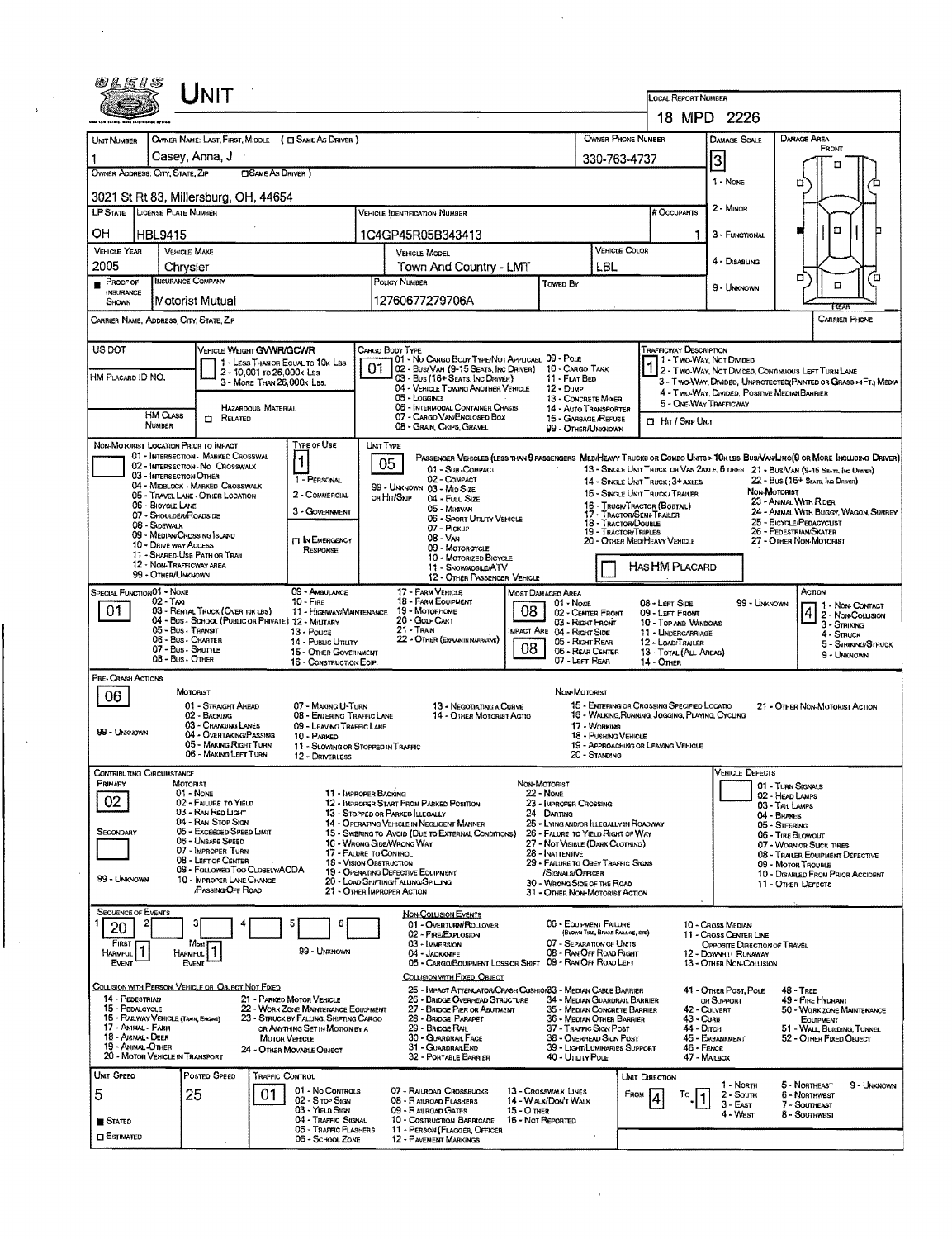|                                       | 60 L F 1 S<br>UNIT                                                                      |                                                                          |                                                                   |                                                                                                                             |                                           |                                                                       | LOCAL REPORT NUMBER                                                                |                                                                                                                 |                                                                                                                                                                                                                                                                                              |
|---------------------------------------|-----------------------------------------------------------------------------------------|--------------------------------------------------------------------------|-------------------------------------------------------------------|-----------------------------------------------------------------------------------------------------------------------------|-------------------------------------------|-----------------------------------------------------------------------|------------------------------------------------------------------------------------|-----------------------------------------------------------------------------------------------------------------|----------------------------------------------------------------------------------------------------------------------------------------------------------------------------------------------------------------------------------------------------------------------------------------------|
|                                       |                                                                                         |                                                                          |                                                                   |                                                                                                                             |                                           |                                                                       |                                                                                    | 18 MPD 2226                                                                                                     |                                                                                                                                                                                                                                                                                              |
| UNIT NUMBER<br>2                      | OWNER NAME: LAST, FIRST, MIDDLE<br>Schrock, Christopher, E.                             | ( CI SAME AS DRIVER )                                                    |                                                                   |                                                                                                                             |                                           | OWNER PHONE NUMBER                                                    |                                                                                    | DAMAGE SCALE                                                                                                    | DAMAGE AREA<br>FRONT                                                                                                                                                                                                                                                                         |
| OWNER ADDRESS: CITY, STATE, ZIP       | □ SAME AS DRIVER )                                                                      |                                                                          |                                                                   |                                                                                                                             |                                           | 937-935-5180                                                          |                                                                                    | 3                                                                                                               |                                                                                                                                                                                                                                                                                              |
|                                       | 5050 TR 311, Millersburg, OH, 44654                                                     |                                                                          |                                                                   |                                                                                                                             |                                           |                                                                       |                                                                                    | 1 - NONE                                                                                                        | о                                                                                                                                                                                                                                                                                            |
|                                       | LP STATE LICENSE PLATE NUMBER                                                           |                                                                          |                                                                   | <b>VEHICLE IDENTIFICATION NUMBER</b>                                                                                        |                                           |                                                                       | # Occupants                                                                        | 2 - MINOR                                                                                                       |                                                                                                                                                                                                                                                                                              |
| OН                                    | GFK6637                                                                                 |                                                                          |                                                                   | JM1GJ1W66F1168337                                                                                                           |                                           |                                                                       | 1                                                                                  | 3 - FUNCTIONAL                                                                                                  | □                                                                                                                                                                                                                                                                                            |
| <b>VEHICLE YEAR</b><br>2015           | <b>VEHICLE MAKE</b><br>Mazda                                                            |                                                                          | Mx6                                                               | VEHICLE MODEL                                                                                                               |                                           | VEHICLE COLOR<br>GRY                                                  |                                                                                    | 4 - Disabling                                                                                                   |                                                                                                                                                                                                                                                                                              |
| PROOF OF                              | <b>NSURANCE COMPANY</b>                                                                 |                                                                          | POLICY NUMBER                                                     |                                                                                                                             | Towed By                                  |                                                                       |                                                                                    | 9 - Undunown                                                                                                    | □                                                                                                                                                                                                                                                                                            |
| INSURANCE<br>SHOWN                    | Progessive                                                                              |                                                                          | 914797298                                                         |                                                                                                                             |                                           |                                                                       |                                                                                    |                                                                                                                 |                                                                                                                                                                                                                                                                                              |
|                                       | CARRIER NAME, ADDRESS, CITY, STATE, ZIP                                                 |                                                                          |                                                                   |                                                                                                                             |                                           |                                                                       |                                                                                    |                                                                                                                 | CARRIER PHONE                                                                                                                                                                                                                                                                                |
| US DOT                                | VEHICLE WEIGHT GWWR/GCWR                                                                |                                                                          | Cargo Body Type                                                   |                                                                                                                             |                                           |                                                                       | TRAFFICWAY DESCRIPTION                                                             |                                                                                                                 |                                                                                                                                                                                                                                                                                              |
|                                       | 2 - 10,001 ro 26,000k Las                                                               | 1 - LESS THAN OR EQUAL TO 10K LBS                                        | 01                                                                | 101 - No CARGO BODY TYPE/NOT APPLICABL 09 - POLE<br>02 - Busi Van (9-15 Seats, Inc Driver).                                 | 10 - Cargo Tank                           |                                                                       | T1 - Two-Way, Not Divideo                                                          | 2 - Two-Way, Not Divided, Continuous LEFT TURN LANE                                                             |                                                                                                                                                                                                                                                                                              |
| HM PLACARD ID NO.                     | 3 - MORE THAN 26,000K LBS.                                                              |                                                                          |                                                                   | 03 - Bus (16+ Seats, Inc Driver)<br>04 - VEHICLE TOWING ANOTHER VEHICLE                                                     | 11 - FLAT BED<br>$12 - D$ uMP             |                                                                       |                                                                                    | 3 - Two-Way, Divideo, Unprotected Painted or Grass >4FT.) Media<br>4 - Two-Way, Divided, Positive MedianBarrier |                                                                                                                                                                                                                                                                                              |
|                                       | HAZARDOUS MATERIAL<br><b>HM CLASS</b>                                                   |                                                                          |                                                                   | 05 - Logging<br>06 - INTERMODAL CONTAINER CHASIS<br>07 - CARGO VAN/ENCLOSED BOX                                             |                                           | 13 - CONCRETE MIXER<br>14 - AUTO TRANSPORTER                          | 5 - ONE-WAY TRAFFICWAY                                                             |                                                                                                                 |                                                                                                                                                                                                                                                                                              |
|                                       | $\Box$ Related<br>NUMBER                                                                |                                                                          |                                                                   | 08 - GRAIN, CHIPS, GRAVEL                                                                                                   |                                           | 15 - GARBAGE /REFUSE<br>99 - OTHER/UNKNOWN                            | <b>El Hit / Skip Unit</b>                                                          |                                                                                                                 |                                                                                                                                                                                                                                                                                              |
|                                       | NON-MOTORIST LOCATION PRIOR TO IMPACT<br>01 - INTERSECTION - MARKED CROSSWAL            | <b>TYPE OF USE</b>                                                       | Unit Type                                                         | PASSENGER VEHICLES (LEBS THAN OPASSENGERS MEDIMEANY TRUCKS OR COMBO UNITS > 10KLBS BUS/VAN/LIMO(O OR MORE INCLUDING DRIVER) |                                           |                                                                       |                                                                                    |                                                                                                                 |                                                                                                                                                                                                                                                                                              |
|                                       | 02 - INTERSECTION - NO CROSSWALK<br>03 - INTERSECTION OTHER                             | 1 - PERSONAL                                                             | 02                                                                | 01 - Sus-COMPACT<br>02 - COMPACT                                                                                            |                                           |                                                                       | 13 - SINGLE UNIT TRUCK OR VAN ZAXLE, 6 TIRES 21 - BUS/VAN (9-15 SEATS, INC DRIVER) |                                                                                                                 | 22 - Bus (16+ Seats, INC DRVER)                                                                                                                                                                                                                                                              |
|                                       | 04 - MIDBLOCK - MARKED CROSSWALK<br>05 - TRAVEL LANE - OTHER LOCATION                   | 2 - COMMERCIAL                                                           | or Hit/Skip                                                       | 99 - UNKNOWN 03 - MID SIZE<br>04 - Full Size                                                                                |                                           |                                                                       | 14 - SINGLE UNIT TRUCK: 3+ AXLES<br>15 - SINGLE UNIT TRUCK / TRAILER               |                                                                                                                 | NON-MOTORIST                                                                                                                                                                                                                                                                                 |
|                                       | 06 - BICYCLE LANE<br>07 - SHOULDER/ROADSIDE                                             | 3 - GOVERNMENT                                                           |                                                                   | 05 - MINEVAN<br>06 - Sport Uttury Vehicle                                                                                   |                                           | 17 - TRACTOR/SEMI-TRAILER                                             | 16 - TRUCK/TRACTOR (BOBTAIL) \                                                     |                                                                                                                 | 23 - ANMAL WITH RIDER<br>24 - ANIMAL WITH BUGGY, WAGON, SURREY                                                                                                                                                                                                                               |
|                                       | 08 - SIDEWALK<br>09 - MEDIAN/CROSSING ISLAND                                            | <b>CI IN EMERGENCY</b>                                                   |                                                                   | 07 - Pickup<br>$08 - V_{AN}$                                                                                                |                                           | 18 - Tractor/Double<br>19 - TRACTOR/TRIPLES                           | 20 - OTHER MEDIHEAVY VEHICLE                                                       |                                                                                                                 | 25 - BICYCLE/PEDACYCLIST<br>26 - PEDESTRIAN/SKATER<br>27 - Other Non-Motorist                                                                                                                                                                                                                |
|                                       | 10 - DRIVE WAY ACCESS<br>11 - SHARED-USE PATH OR TRAIL                                  | <b>RESPONSE</b>                                                          |                                                                   | 09 - Motorcycle<br>10 - Motorizeo Bicycle                                                                                   |                                           |                                                                       |                                                                                    |                                                                                                                 |                                                                                                                                                                                                                                                                                              |
|                                       | 12 - NON-TRAFFICWAY AREA<br>99 - OTHER/UNKNOWN                                          |                                                                          |                                                                   | 11 - SNOWMOBILE/ATV<br>12 - OTHER PASSENGER VEHICLE                                                                         |                                           |                                                                       | HAS HM PLACARD                                                                     |                                                                                                                 |                                                                                                                                                                                                                                                                                              |
| Special Function 01 - None            | $02 - Tax$                                                                              | 09 - AMBULANCE<br>$10 -$ Fine                                            |                                                                   | 17 - FARM VEHICLE<br>18 - FARM EQUIPMENT                                                                                    | Most Damaged Area<br>$01 - None$          |                                                                       | 08 - LEFT SIDE                                                                     | 99 - Unknown                                                                                                    | Астон                                                                                                                                                                                                                                                                                        |
| 01                                    | 03 - RENTAL TRUCK (OVER 10K LBS)<br>04 - Bus - SCHOOL (PUBLIC OR PRIVATE) 12 - MILITARY | 11 - HIGHWAY/MAINTENANCE                                                 |                                                                   | 02<br>19 - Мотовноме<br>20 - Gölf Cart                                                                                      |                                           | 02 - CENTER FRONT<br>03 - RIGHT FRONT                                 | 09 - LEFT FRONT<br>10 - TOP AND WINDOWS                                            |                                                                                                                 | $31$ - NDN-CONTACT<br>3 - Struxing                                                                                                                                                                                                                                                           |
|                                       | 05 - Bus - Transit<br>06 - Bus - Charter                                                | 13 - Pouce<br>14 - Pusuc Unury                                           |                                                                   | 21 - TRAIN<br>mpact Are<br>22 - OTHER (EXPLAN IN NARRATIVE)                                                                 |                                           | 04 - Right Side<br>05 - Right Rear                                    | 11 - UNDERCARRIAGE<br>12 - LOAD/TRAILER                                            |                                                                                                                 | 4 - Struck<br>5 - STRIKING/STRUCK                                                                                                                                                                                                                                                            |
|                                       | 07 - Bus - SHUTTLE<br>08 - Bus - Other                                                  | 15 - OTHER GOVERNMENT<br>16 - CONSTRUCTION EQIP.                         |                                                                   | 02                                                                                                                          |                                           | 06 - REAR CENTER<br>07 - LEFT REAR                                    | 13 - TOTAL (ALL AREAS)<br>14 - Отнев                                               |                                                                                                                 | 9 - Unknown                                                                                                                                                                                                                                                                                  |
| PRE- CRASH ACTIONS                    |                                                                                         |                                                                          |                                                                   |                                                                                                                             |                                           |                                                                       |                                                                                    |                                                                                                                 |                                                                                                                                                                                                                                                                                              |
| 01                                    | MOTORIST<br>01 - STRAIGHT AHEAD                                                         | 07 - MAKING U-TURN                                                       |                                                                   | 13 - Negotiating a Curve                                                                                                    | NON-MOTORIST                              |                                                                       | 15 - ENTERING OR CROSSING SPECIFIED LOCATIO                                        |                                                                                                                 | 21 - OTHER NON-MOTORIST ACTION                                                                                                                                                                                                                                                               |
| 99 - UNKNOWN                          | 02 - BACKING<br>03 - CHANGING LANES                                                     | 08 - ENTERING TRAFFIC LANE<br>09 - LEAVING TRAFFIC LANE                  |                                                                   | 14 - Other Motorist Actio                                                                                                   |                                           | 17 - WORKING                                                          | 16 - WALKING, RUNNING, JOGGING, PLAYING, CYCLING                                   |                                                                                                                 |                                                                                                                                                                                                                                                                                              |
|                                       | 04 - OVERTAKING PASSING                                                                 | 10 - PARKED<br>11 - SLOWING OR STOPPED IN TRAFFIC                        |                                                                   |                                                                                                                             |                                           | 18 - Pushing Vehicle                                                  | 19 - APPROACHING OR LEAVING VEHICLE                                                |                                                                                                                 |                                                                                                                                                                                                                                                                                              |
|                                       | 05 - MAKING RIGHT TURN                                                                  | 12 - DRIVERLESS                                                          |                                                                   |                                                                                                                             |                                           | 20 - STANDING                                                         |                                                                                    | <b>VEHICLE DEFECTS</b>                                                                                          |                                                                                                                                                                                                                                                                                              |
|                                       | 06 - MAKING LEFT TURN                                                                   |                                                                          |                                                                   |                                                                                                                             |                                           |                                                                       |                                                                                    |                                                                                                                 | 01 - TURN SIGNALS                                                                                                                                                                                                                                                                            |
| CONTRIBUTING CIRCUMSTANCE<br>PRIMARY  | MOTORIST                                                                                |                                                                          |                                                                   |                                                                                                                             | NON-MOTORIST                              |                                                                       |                                                                                    |                                                                                                                 |                                                                                                                                                                                                                                                                                              |
| 01                                    | $01 - None$<br>02 - FALURE TO YIELD                                                     |                                                                          | 11 - IMPROPER BACKING                                             | 12 - IMPROPER START FROM PARKED POSITION                                                                                    | 22 - None<br>23 - IMPROPER CROSSING       |                                                                       |                                                                                    |                                                                                                                 | 02 - HEAD LAMPS<br>03 - TAIL LAMPS                                                                                                                                                                                                                                                           |
| SECONDARY                             | 03 - RAN RED LIGHT<br>04 - RAN STOP SIGN<br>05 - Exceeded Speed Limit                   |                                                                          | 13 - STOPPED OR PARKED LLEGALLY                                   | 14 - OPERATING VEHICLE IN NEGLIGENT MANNER                                                                                  | 24 - DARTING                              | 25 - LYING ANDIOR ILLEGALLY IN ROADWAY                                |                                                                                    |                                                                                                                 | 04 - Brakes<br>05 - STEERING                                                                                                                                                                                                                                                                 |
|                                       | 06 - UNSAFE SPEED<br>07 - Improper Turn                                                 |                                                                          | 16 - WRONG SIDE/WRONG WAY<br>17 - FALURE TO CONTROL               | 15 - Swering to Avoid (Due to External Conditions)                                                                          |                                           | 26 - FALURE TO YIELD RIGHT OF WAY<br>27 - Not Visible (DARK Clothing) |                                                                                    |                                                                                                                 |                                                                                                                                                                                                                                                                                              |
|                                       | 08 - LEFT OF CENTER<br>09 - Followed Too CLOSELY/ACDA                                   |                                                                          | 18 - VISION OBSTRUCTION<br>19 - OPERATING DEFECTIVE EQUIPMENT     |                                                                                                                             | 28 - INATTENTIVE<br>/SIGNALS/OFFICER      | 29 - FAILURE TO OBEY TRAFFIC SIGNS                                    |                                                                                    |                                                                                                                 |                                                                                                                                                                                                                                                                                              |
| 99 - Univown                          | 10 - IMPROPER LANE CHANGE<br>PASSING OFF ROAD                                           |                                                                          | 20 - LOAD SHIFTING/FALLING/SPILLING<br>21 - OTHER IMPROPER ACTION |                                                                                                                             |                                           | 30 - WRONG SIDE OF THE ROAD<br>31 - OTHER NON-MOTORIST ACTION         |                                                                                    |                                                                                                                 |                                                                                                                                                                                                                                                                                              |
| <b>SEQUENCE OF EVENTS</b>             |                                                                                         |                                                                          |                                                                   | NON-COLLISION EVENTS                                                                                                        |                                           |                                                                       |                                                                                    |                                                                                                                 |                                                                                                                                                                                                                                                                                              |
| 20                                    |                                                                                         | 6                                                                        |                                                                   | 01 - Overturn/Rollover<br>02 - FIRE/EXPLOSION                                                                               |                                           | 06 - Equipment Failure<br>(BLOWN TIRE, BRAKE FAILURE, ETC)            |                                                                                    | 10 - Cross Median<br>11 - CROSS CENTER LINE                                                                     |                                                                                                                                                                                                                                                                                              |
| FIRST<br>HARMFUL <sup>1</sup>         | Most<br>Harmful 1                                                                       | 99 - UNKNOWN                                                             |                                                                   | 03 - IMMERSION<br>04 - JACKKNIFE                                                                                            |                                           | 07 - SEPARATION OF UNITS<br>08 - RAN OFF ROAD RIGHT                   |                                                                                    | <b>OPPOSITE DIRECTION OF TRAVEL</b><br>12 - DOWNHILL RUNAWAY                                                    |                                                                                                                                                                                                                                                                                              |
| Event                                 | EVENT                                                                                   |                                                                          |                                                                   | 05 - CARGO/EQUIPMENT LOSS OR SHIFT 09 - RAN OFF ROAD LEFT                                                                   |                                           |                                                                       |                                                                                    | 13 - OTHER NON-COLLISION                                                                                        |                                                                                                                                                                                                                                                                                              |
|                                       | COLLISION WITH PERSON, VEHICLE OR OBJECT NOT FIXED                                      |                                                                          |                                                                   | COLLISION WITH FIXED, OBJECT<br>25 - IMPACT ATTENUATOR/CRASH CUSHION 83 - MEDIAN CABLE BARRIER                              |                                           |                                                                       |                                                                                    | 41 - OTHER POST, POLE                                                                                           | $48 -$ TREE                                                                                                                                                                                                                                                                                  |
| 14 - PEDESTRIAN<br>15 - PEDALCYCLE    |                                                                                         | 21 - PARKED MOTOR VEHICLE<br>22 - WORK ZONE MAINTENANCE EQUIPMENT        |                                                                   | 26 - BRIDGE OVERHEAD STRUCTURE<br>27 - BRIDGE PIER OR ABUTMENT                                                              |                                           | 34 - MEDIAN GUARDRAIL BARRIER<br>35 - Median Concrete Barrier         |                                                                                    | OR SUPPORT<br>42 - CULVERT                                                                                      |                                                                                                                                                                                                                                                                                              |
| 17 - Anthal - Farm                    | 16 - RAILWAY VEHICLE (TRAIN, ENGINE)                                                    | 23 - STRUCK BY FALLING, SHIFTING CARGO<br>OR ANYTHING SET IN MOTION BY A |                                                                   | 28 - Bridge Parapet<br>29 - Bridge Rail                                                                                     |                                           | 36 - Median Other Barrier<br>37 - TRAFFIC SIGN POST                   | 43 - QJRB<br>44 - DITCH                                                            |                                                                                                                 |                                                                                                                                                                                                                                                                                              |
| 18 - Animal Deer<br>19 - ANIMAL-OTHER | 20 - MOTOR VEHICLE IN TRANSPORT                                                         | <b>MOTOR VEHICLE</b><br>24 - OTHER MOVABLE OBJECT                        |                                                                   | 30 - GUARDRAIL FACE<br>31 - GUARDRAILEND                                                                                    |                                           | 38 - OVERHEAD SIGN POST<br>39 - LIGHT/LUM/NARIES SUPPORT              | 46 - FENCE                                                                         | 45 - EMBANKMENT                                                                                                 |                                                                                                                                                                                                                                                                                              |
| UNIT SPEED                            | POSTED SPEED                                                                            | <b>TRAFFIC CONTROL</b>                                                   |                                                                   | 32 - PORTABLE BARRIER                                                                                                       | 40 - Unury Pous                           |                                                                       | <b>UNIT DIRECTION</b>                                                              | 47 - MAILBDX                                                                                                    | 06 - TIRE BLOWOUT<br>07 - WORN OR SLICK TIRES<br>08 - TRAILER EQUIPMENT DEFECTIVE<br>09 - MOTOR TROUBLE<br>10 - DISABLED FROM PRIOR ACCIDENT<br>11 - OTHER DEFECTS<br>49 - FIRE HYDRANT<br>50 - WORK ZONE MAINTENANCE<br>EQUIPMENT<br>51 - WALL, BUILDING, TUNNEL<br>52 - OTHER FIXED OBJECT |
| 5                                     | 5<br>12                                                                                 | 01 - ND CONTROLS                                                         |                                                                   | 07 - RAILROAD CROSSBUCKS                                                                                                    | 13 - Crosswalk Lines                      | <b>FROM</b>                                                           | То                                                                                 | 1 - North<br>2 - South                                                                                          | 5 - NORTHEAST<br>6 - Northwest                                                                                                                                                                                                                                                               |
| <b>STATED</b>                         |                                                                                         | 02 - S rop Sign<br>03 - YIELD SIGN<br>04 - TRAFFIC SIGNAL                |                                                                   | 08 - RALROAD FLASHERS<br>09 - RAILROAD GATES<br>15 - O THER<br>10 - COSTRUCTION BARRICADE                                   | 14 - WALK/DON'T WALK<br>16 - Not Reported |                                                                       |                                                                                    | 3 - East<br>4 - West                                                                                            | 7 - SOUTHEAST<br>8 - SOUTHWEST                                                                                                                                                                                                                                                               |

 $\label{eq:2.1} \frac{1}{\sqrt{2}}\int_{\mathbb{R}^3} \frac{1}{\sqrt{2}}\left(\frac{1}{\sqrt{2}}\right)^2\left(\frac{1}{\sqrt{2}}\right)^2\left(\frac{1}{\sqrt{2}}\right)^2\left(\frac{1}{\sqrt{2}}\right)^2\left(\frac{1}{\sqrt{2}}\right)^2.$ 

 $\label{eq:2.1} \frac{1}{\sqrt{2}}\int_{0}^{\infty}\frac{1}{\sqrt{2\pi}}\left(\frac{1}{\sqrt{2\pi}}\right)^{2\alpha} \frac{1}{\sqrt{2\pi}}\int_{0}^{\infty}\frac{1}{\sqrt{2\pi}}\left(\frac{1}{\sqrt{2\pi}}\right)^{\alpha} \frac{1}{\sqrt{2\pi}}\frac{1}{\sqrt{2\pi}}\int_{0}^{\infty}\frac{1}{\sqrt{2\pi}}\frac{1}{\sqrt{2\pi}}\frac{1}{\sqrt{2\pi}}\frac{1}{\sqrt{2\pi}}\frac{1}{\sqrt{2\pi}}\frac{1}{\sqrt{2\pi}}$ 

 $\label{eq:2} \frac{1}{\sqrt{2}}\sum_{i=1}^n\frac{1}{\sqrt{2}}\sum_{i=1}^n\frac{1}{\sqrt{2}}\sum_{i=1}^n\frac{1}{\sqrt{2}}\sum_{i=1}^n\frac{1}{\sqrt{2}}\sum_{i=1}^n\frac{1}{\sqrt{2}}\sum_{i=1}^n\frac{1}{\sqrt{2}}\sum_{i=1}^n\frac{1}{\sqrt{2}}\sum_{i=1}^n\frac{1}{\sqrt{2}}\sum_{i=1}^n\frac{1}{\sqrt{2}}\sum_{i=1}^n\frac{1}{\sqrt{2}}\sum_{i=1}^n\frac{1$